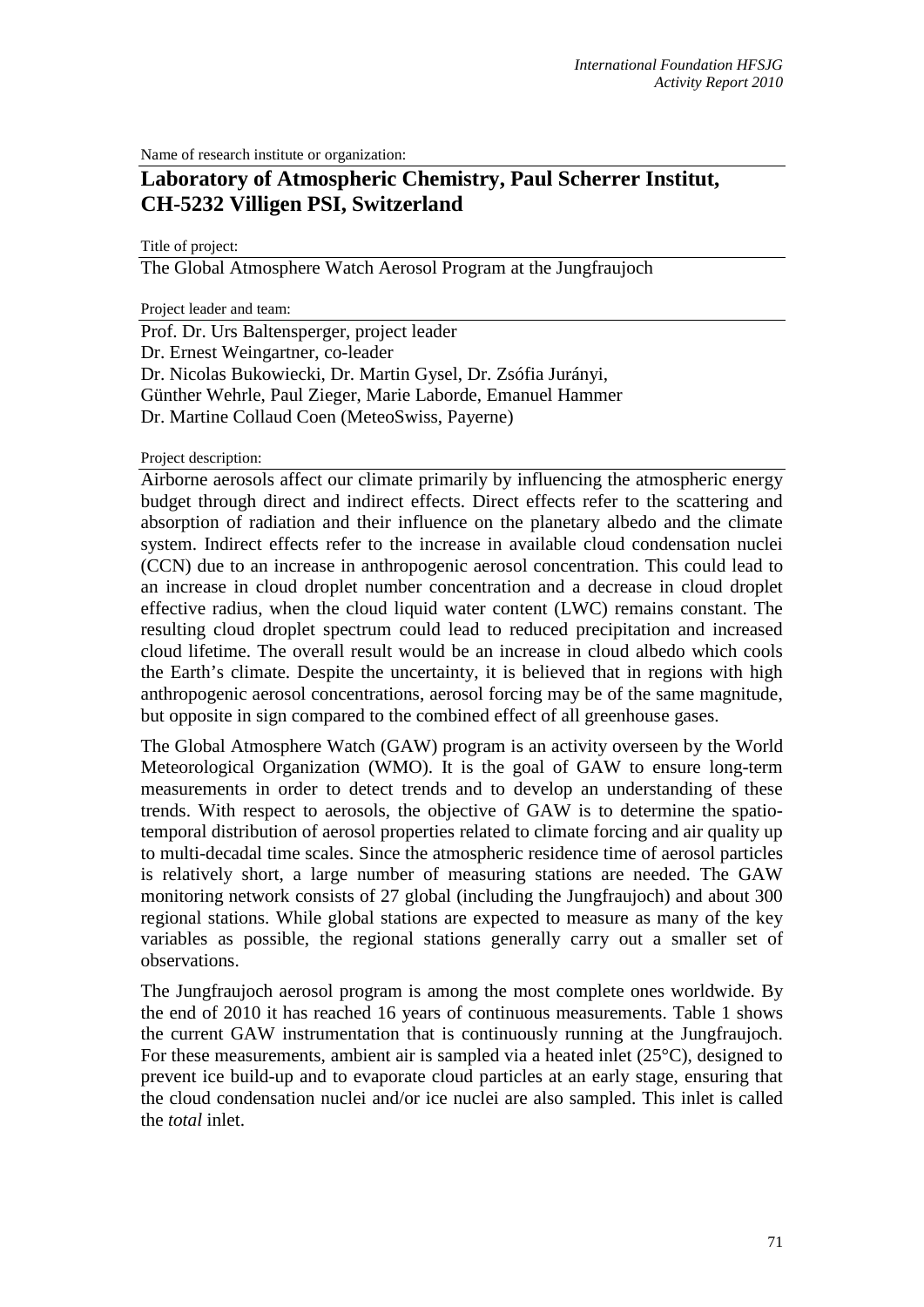| Instrument                        | Measured parameter                      |  |
|-----------------------------------|-----------------------------------------|--|
| CPC (TSI 3010 or 3772)            | Particle number density (particle       |  |
|                                   | diameter $D_p>10$ nm)                   |  |
| Nephelometer (TSI 3563)           | Scattering coefficient at three         |  |
|                                   | wavelengths                             |  |
| Aethalometer (AE-31)              | Absorption coefficient at seven         |  |
|                                   | wavelengths; black carbon (BC)          |  |
|                                   | concentration                           |  |
| <b>MAAP</b>                       | Absorption coefficient at one           |  |
|                                   | wavelength; black carbon (BC)           |  |
|                                   | concentration                           |  |
| Filter packs                      | Aerosol major ionic composition (PM1    |  |
|                                   | and TSP)                                |  |
| Betameter and HiVol <sup>1)</sup> | Aerosol mass, PM1 and TSP <sup>1)</sup> |  |

*Table 1: Current GAW aerosol instrumentation*

 $<sup>1</sup>$  measured by EMPA</sup>

Since 2008, additional aerosol parameters have been continuously measured at the Jungfraujoch (see Table 2). These measurements were conducted as part of the "GAW plus" and two EU Projects (EUSAAR and EUCAARI).

| Tuble $\mu$ , Tuannonal actosol msh ameninibii obchared in $\mu$ oto, |                           |                       |
|-----------------------------------------------------------------------|---------------------------|-----------------------|
| Instrument                                                            | Measured parameter        | Measurement period    |
| SMPS, OPC                                                             | Particle number size      | $10.1.2008 - ongoing$ |
|                                                                       | distribution,             |                       |
|                                                                       | $d_n = 20 - 22'500$ nm    |                       |
| <b>CCNC</b>                                                           | Number concentration of   | $10.1.2008 - ongoing$ |
|                                                                       | cloud condensation nuclei |                       |

*Table 2: Additional aerosol instrumentation operated in 2010.*

The permanent GAW monitoring activities include measurements of the total concentration of particles with diameters larger than 10 nm. However, the number size distribution of aerosol particles, which plays a key role for direct and indirect aerosol climate interactions, was not yet monitored on a permanent basis. Therefore, a scanning particle mobility sizer (SMPS) and an optical particle counter (OPC) were installed at the JFJ in January 2008. These instruments have been fully operational since then and provide a complete size distribution from 20 nm to 20  $\mu$ m.

The cloud condensation nuclei counter (CCNC) exposes ambient aerosol particles to a defined water supersaturation (SS, in the range between  $SS = 0.07 - 1.18\%$ ) and measures the concentration of cloud droplets that were activated at this SS. This instrument was installed in January 2008 and has been running since then. It provides valuable information on the variation, absolute value and SS dependence of the CCN concentration (Jurányi et al. 2010).

# **Long-term aerosol data and trend analysis**

Hourly and daily averages are calculated and the data is visualized in real-time for different time periods in the internet, see <http://aerosolforschung.web.psi.ch/onlinedata> or [http://gawrtl.psi.ch](http://gawrtl.psi.ch/)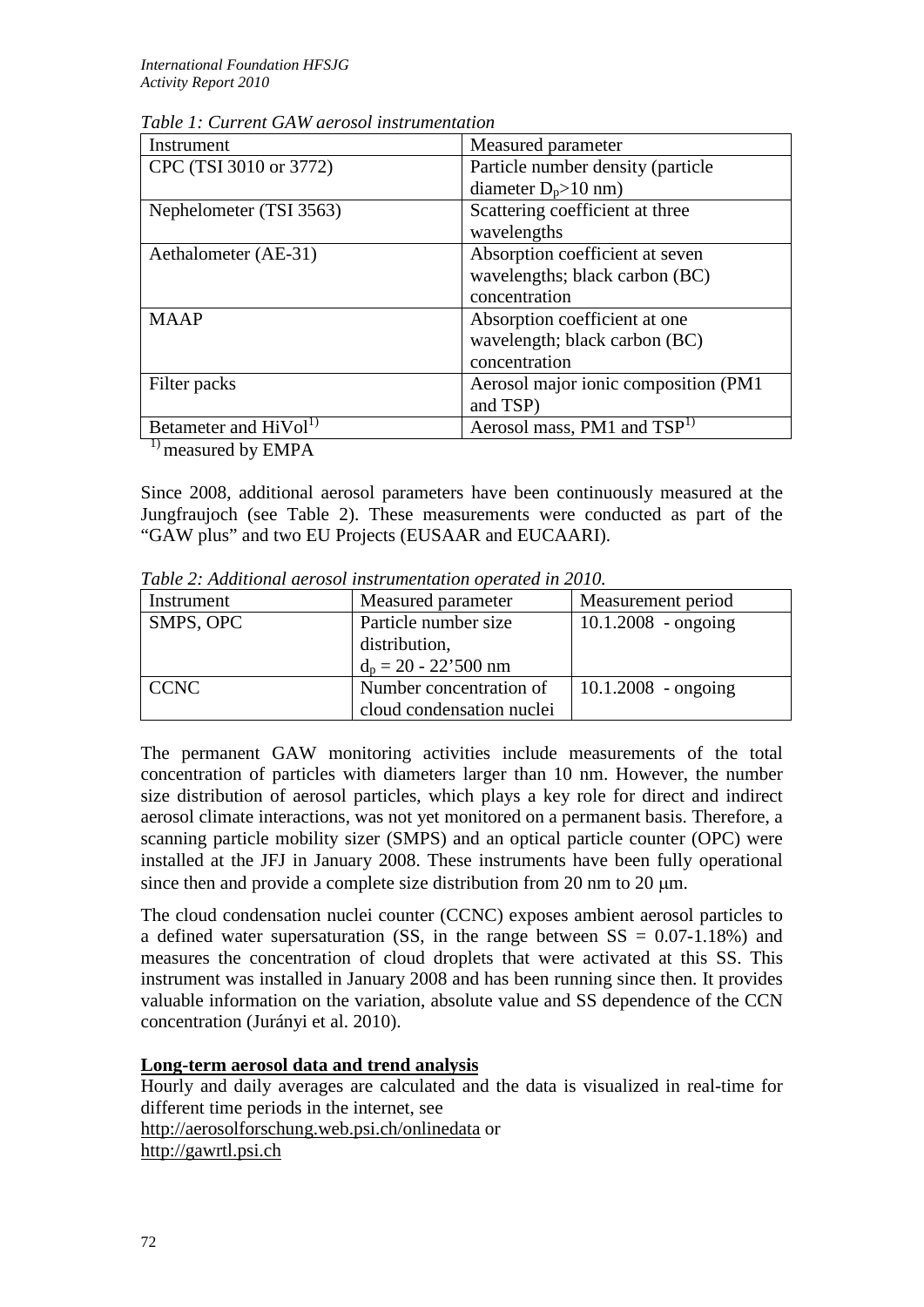In warm months, the Jungfraujoch is influenced by injection of planetary boundary layer (PBL) air into the free troposphere during sunny afternoons due to thermal convection, while in winter it is usually in the undisturbed free troposphere. A detailed analysis of a 14-year dataset (1995-2008) of meteorological and aerosol variables as well as gaseous compounds was performed for different synoptic weather types<sup>[1](#page-0-0)</sup>. Subsidence, lifting and advective weather types present three different seasonalities and lead to various PBL influences at the Jungfraujoch. The Jungfraujoch is found to be negligibly influenced by the PBL during winter for advective weather types. The largest PBL influence is found during summer for the convective anticyclonic weather type, when residual layers influence also the Jungfraujoch during the night.

A thorough statistical trend analysis was performed for the measured absorption (AE31 only) and scattering coefficients with data measured before December  $2005^2$  $2005^2$ . The summer months at the Jungfraujoch, which are strongly influenced by planetary boundary layer air masses, do not show any statistically relevant long-term trend. In contrast, a significant and distinct positive trend of  $4-7\%$  yr<sup>-1</sup> was encountered for most aerosol parameters during the September to December period before 2006. A possible explanation for this increase involves a European-wide, large-scale increase of the injection of planetary boundary layer air masses into the lower free troposphere (FT) coupled with large scale transport, or long-range transport from even more distant sources. In this sense this positive trend in this time period is interpreted as an increase of the lower FT aerosol concentration. An important future field of activity will be a careful reanalysis of trends using the entire dataset.

#### **On-line notification service for the presence of mineral dust at the Jungfraujoch**

The continuously measured wavelength dependent scattering coefficients  $(b<sub>s</sub>)$  and absorption coefficients (*babs*) can be used to determine the presence of mineral dust events at the Jungfraujoch with an analysis of the wavelength dependence of the aerosol single scattering albedo, defined as  $b_s/(b_s+b_{abs})$  (see Collaud Coen el al.  $(2004)^3$  $(2004)^3$  for details). This analysis is done on a regular basis at MeteoSwiss with quality controlled aerosol data from the Jungfraujoch. External groups expressed their interest to have a much faster notification service for the presence of mineral dust events. Therefore, a real-time notification service was established by a continuous analysis of the measured optical aerosol data. Computer generated notification emails are sent to interested users as soon as a possible mineral dust event is detected at the Jungfraujoch (a second email is sent as soon as the event stops). During 2010, 17 emails alerting a possible mineral dust event were sent out.

<sup>&</sup>lt;sup>1</sup> Collaud Coen, M., Weingartner, E., Furger, M., Nyeki, S., Prévôt, A.S.H., Steinbacher, M., Baltensperger, U.: Planetary boundary influence at the Jungfraujoch analyzed by aerosol cycles and synoptic weather types, Atmos. Chem. Phys. Discuss. **2010**, submitted. <sup>2</sup> Collaud Coen, M.; Weingartner, E.; Nyeki, S.; Cozic, J.; Henning, S.; Verheggen, B.; Gehrig, R.;

<span id="page-2-0"></span>Baltensperger, U., Long-term trend analysis of aerosol variables at the high alpine site Jungfraujoch. Journal of Geophysical Research **2007**, 112, D13213, doi: 10.1029/2006JD007995.

<span id="page-2-2"></span><span id="page-2-1"></span><sup>&</sup>lt;sup>3</sup> Collaud-Coen, M.; Weingartner, E.; Schaub, D.; Hueglin, C.; Corrigan, C.; Henning, S.;

Schwikowski, M.; Baltensperger, U., Saharan dust events at the Jungfraujoch: detection by wavelength dependence of the single scattering albedo and first climatology analysis. *Atmospheric Chemistry and Physics* **2004,** 4, 2465-2480.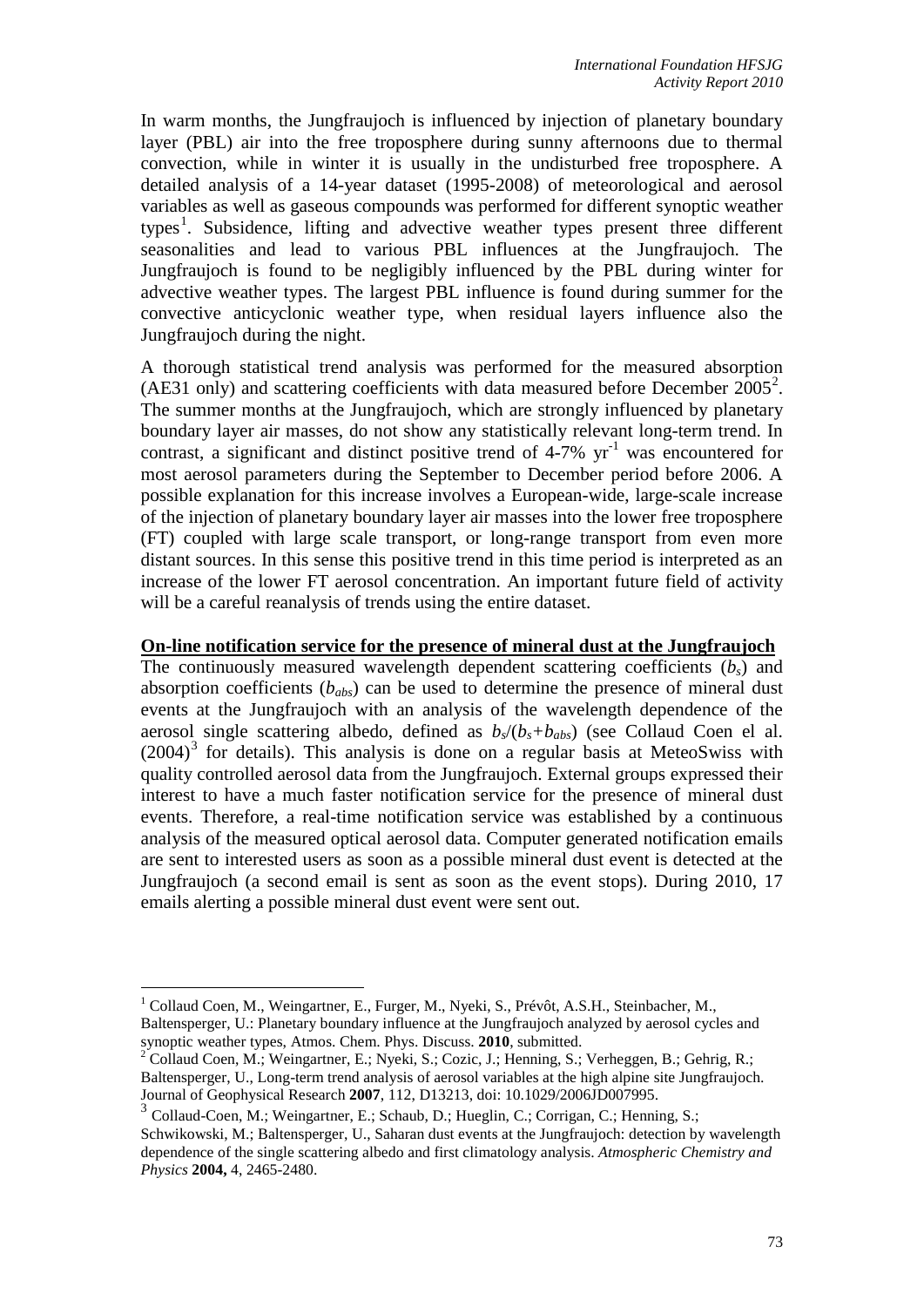# **Detection of the Eyjafjallajökull aerosol plume**

The eruption of the volcano Eyjafjallajökull in Iceland in April and May 2010 has strongly impaired the flight traffic in large regions of Europe. In central Europe, it caused an almost complete closure of the airspace during several days in Mid-April 2010. Since the lead time for actions to be taken in the predicted areas of concern was very short after the initial eruption, data from existing and operational monitoring networks were highly valuable considering the urgency of the situation.

In Switzerland, the volcanic ash plume was clearly detected at the High Altitude Research Station Jungfraujoch. Figure 1 shows the clear presence of volcanic aerosol at the Jungfraujoch on several days in April and May 2010, indicated by a strong simultaneous increase in mass concentration (PM10), sulfur dioxide (SO2) and coarse mode ash particles.



*Figure 1: Volcanic aerosol was detected at the Jungfraujoch by a strong simultaneous increase in mass concentration (PM10), sulfur dioxide (SO<sub>2</sub>, lower panel) and by the presence of ash particles with a diameter of 3 µm in the aerosol volume size distribution (upper panel). (PM10 and SO<sub>2</sub> data: Courtesy of Empa/NABEL).*

Figure 2 shows that the aerosol volume size distributions, measured during the time periods with maximal influence by the volcanic aerosol plume, exhibited a clear bimodality. They are characterized by an accumulation mode in the diameter range  $0.1 - 0.8$  µm and a coarse mode with a maximum around 3 µm. The chemical composition of the volcano related accumulation mode particles was dominated by ammonium and sulfate. Depending on the transport time, the volcanic sulfur dioxide is transformed to sulfuric acid via chemical processing, which then is neutralized to ammonium sulfate based on its time of contact with the planetary boundary layer. The coarse mode ash particles were found to have a similar composition as found in rock samples collected near the volcano, and showed both crystalline and glass-like structures<sup>[4](#page-2-2)</sup> (Figure 2).

<span id="page-3-0"></span> <sup>4</sup> Bukowiecki, N., P. Zieger, E. Weingartner, Z. Jurányi, M. Gysel, B. Neininger, B. Schneider, C. Hueglin, A.Ulrich, A. Wichser, S. Henne, D. Brunner, R. Kaegi, M. Schwikowski, L. Tobler, F.G. Wienhold, I. Engel, B.Buchmann, T. Peter, and U. Baltensperger, Ground-based and airborne in-situ measurements of the Eyjafjallajökull volcanic aerosol plume in Switzerland in April and May 2010, Atmos. Chem. Phys. Discuss., **2011**, in preparation.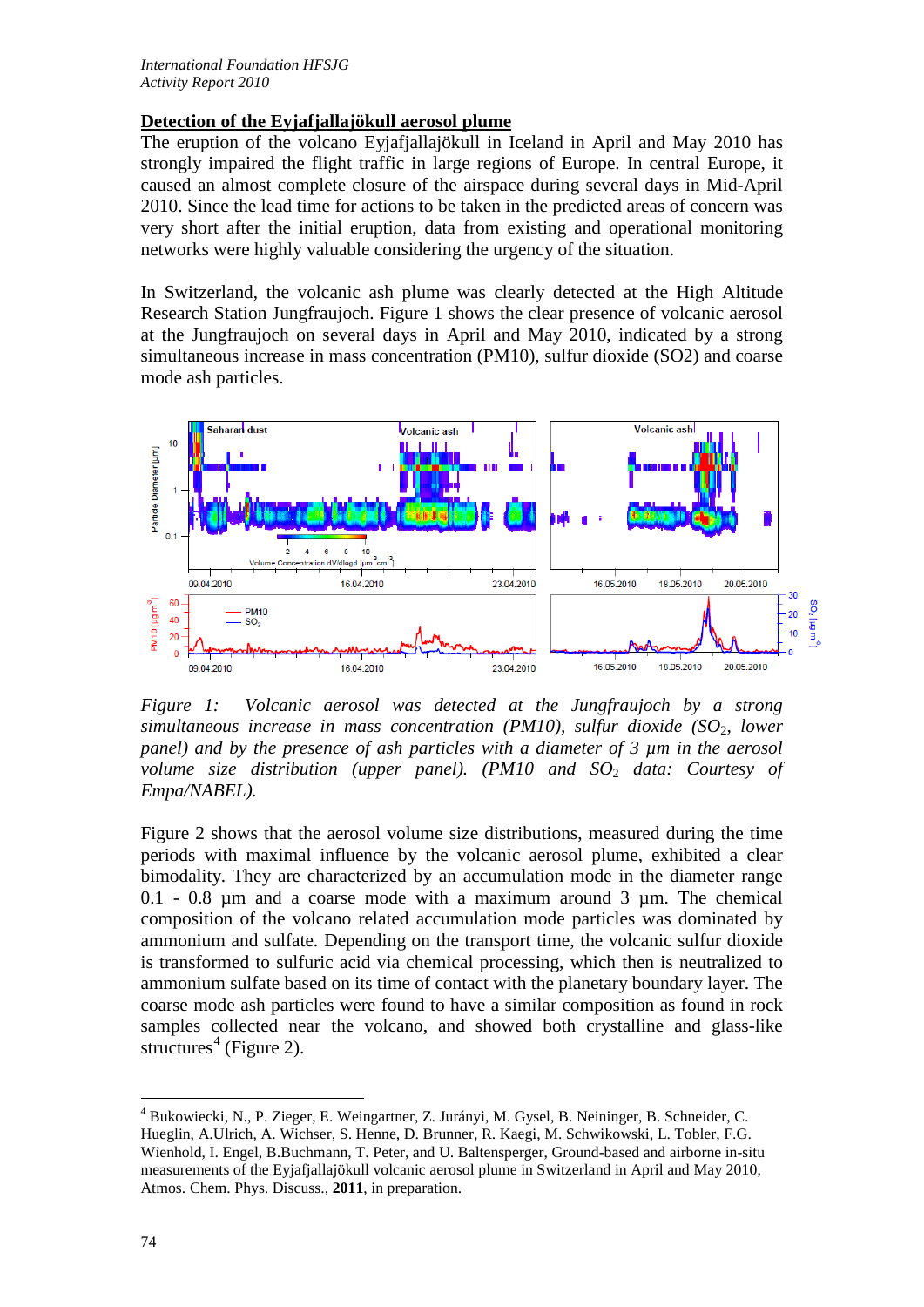

*Figure 2: Volcanic aerosol volume size distributions observed at the Jungfraujoch.*

Due to previous mixing and dilution of the volcanic aero-sol within the planetary boundary layer, the Jungfraujoch did not capture the maximum plume concentration of the ash. However, the combination of the collected data at the Jungfraujoch allows establishing the relationship between the mass concentration of the volcanic ash and its extinction coefficient. With this information, Lidar data can be converted into vertical profiles for mass concentrations, assuming similar size distributions. Most Lidars in Europe were operational during the Eyjafjallajökull eruption and were able to track the altitude of the volcanic ash layer.

#### **The CLACE 2010 field campaign**

From June to August 2010, researchers from three countries (Switzerland, Germany and Belgium) and seven national and international institutions met for a joint campaign (CLACE2010 –– Cloud and Aerosol Characterization Experiment), as a follow-up of previous CLACE campaigns. The main goal was an in-depth characterization of the cloud microphysical processes at the Jungfaujoch, extending the knowledge gained during earlier CLACE campaigns. Additionally, the optical properties of the aerosol layer at and around the Jungfraujoch were examined using a variety of remote sensing equipment. The remote sensing experiments were also performed at Kleine Scheidegg for the first time. The routine GAW measurements at the Jungfraujoch were normally continued during the campaign. Figure 3 provides an overview of the activities. The following paragraphs describe the main features of the campaign along with first preliminary results. Detailed analysis is still in progress.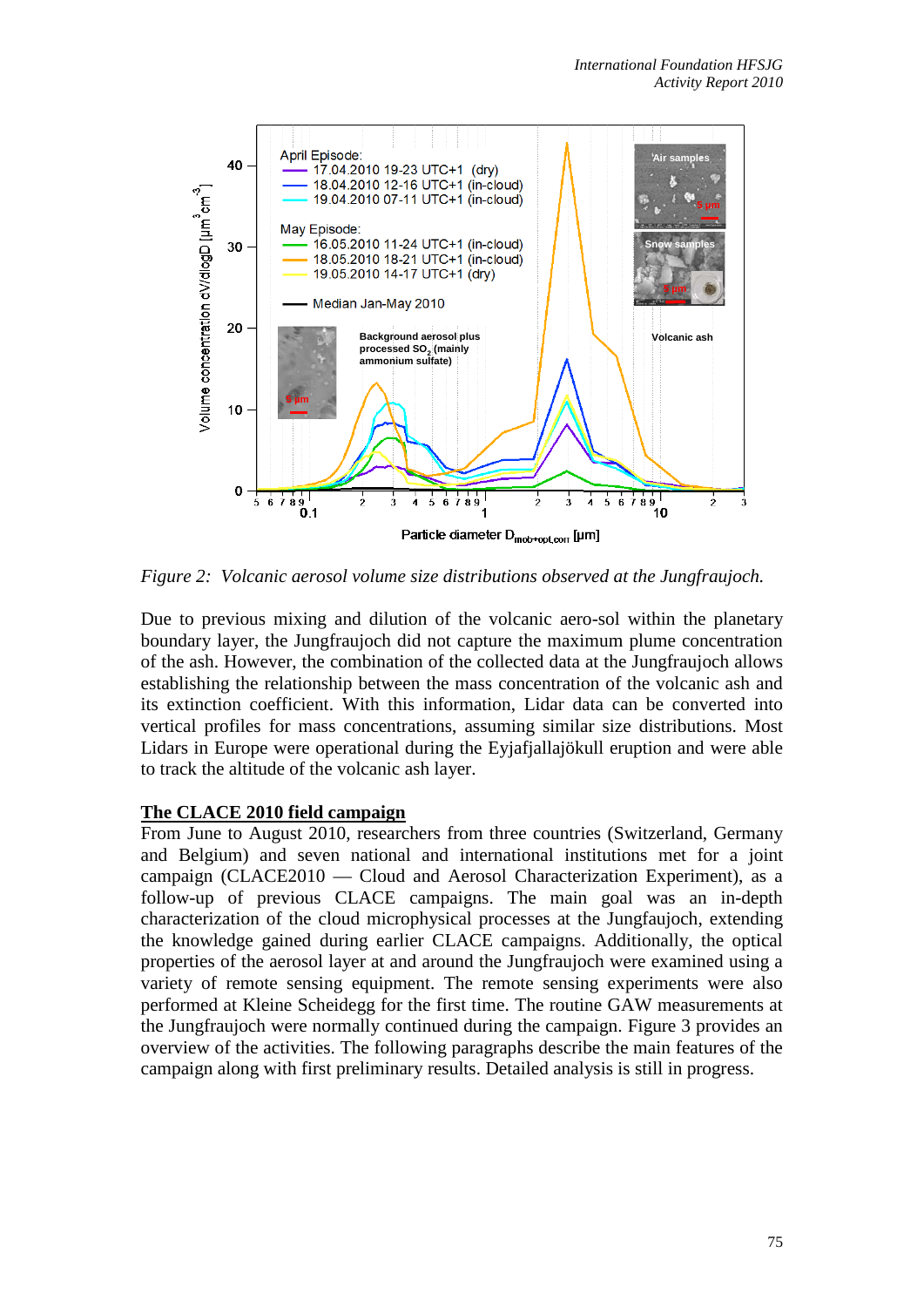



*Figure 3: General overview of the CLACE 2010 experiments.*

## **A) Cloud microphysics:**

During earlier studies, the cloud forming potential of aerosol particles at the Jungfraujoch was predominately derived from measurements performed under laboratory conditions at elevated temperature after having dried the aerosol. During the CLACE 2010 campaign we compared in situ measured cloud droplet number concentrations with CCN number concentrations that were derived from laboratory measurements. These measurements will allow for the determination of the effective peak supersaturation in the prevailing ambient cloud which was responsible for the activation of aerosol particles to cloud droplets. In addition, these measurements represented an important part of a quality assurance procedure because the cloud droplet sampling process is critical and might bias the results derived from the laboratory based measurements. For the direct measurement of cloud droplet distributions, a cloud probe (Fog Monitor FM100) was operated by ETH.



*Figure 4: Setup of the cloud microphysics experiments performed during CLACE 2010.*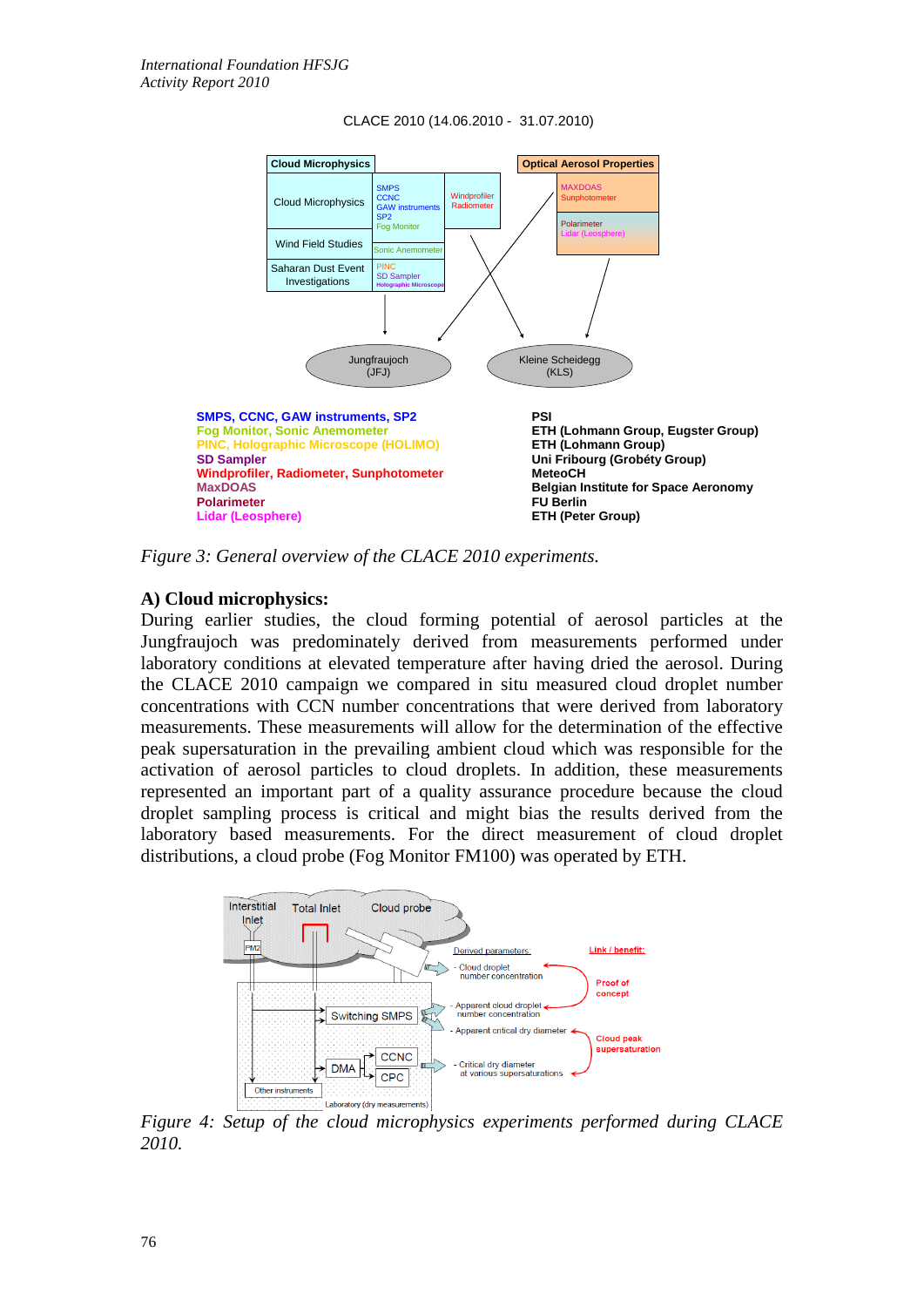We also operated a sonic anemometer (provided by ETH) at a favorable position for the estimation of the average vertical wind speed component in the cloud. This parameter is expected to influence the cloud peak supersaturation. The sonic anemometer was coupled with the fog monitor, allowing for the determination of the local up/downdraft of the prevailing cloud droplets. An important activity of future analysis will be to analyze whether the derived supersaturation can be predicted from the above mentioned meteorological parameters using a thermodynamic cloud model. The local measurements of the air mass updraft at the Jungfraujoch can however not give any information on the air mass behavior in the time period before it arrived at the Jungfraujoch. This information is very important for the interpretation of the CCN peak supersaturation measured at the Jungfraujoch. To find out more on the regional cloud dynamics, additional measurements were performed at Kleine Scheidegg using the following instruments:

- Windprofiler: Wind speed and direction at various elevations above the ground.
- Radiometer: Humidity and temperature profiles
- Ceilometer: Cloud height, height of mixing layer

Figure 5 shows two examples of the diameter dependent aerosol activation to cloud droplets. These activation curves were determined by the simultaneous measurement of the total and interstitial (total aerosol minus cloud condensation nuclei) aerosol number size distribution. The upper panel shows an example of complete activation of aerosol particles above 50 nm (critical activation diameter  $D_{50} = 50$  nm), as indicated by an upper activation curve plateau very close to one. In other cases (lower panel) this plateau did not reach 1, indicating incomplete activation due to ice formation or entrainment. Further investigation of this phenomenon is subject to ongoing analysis. In addition, the critical activation diameter in the second example is higher ( $D_{50} = 80-100$  nm). By comparison with the results from a CCN counter measuring the number of CCN at different supersaturations (Jurányi et al. 2010 ), the peak supersaturation  $(SS_p)$  which led to the activation of the aerosol in the real cloud can be retrieved. This analysis yields  $SS_p = 0.7 - 0.95$  % in the first case and  $SS_p =$ 0.35 - 0.5 % in the second case.



*Figure 5: Two examples of aerosol activation to cloud droplets.*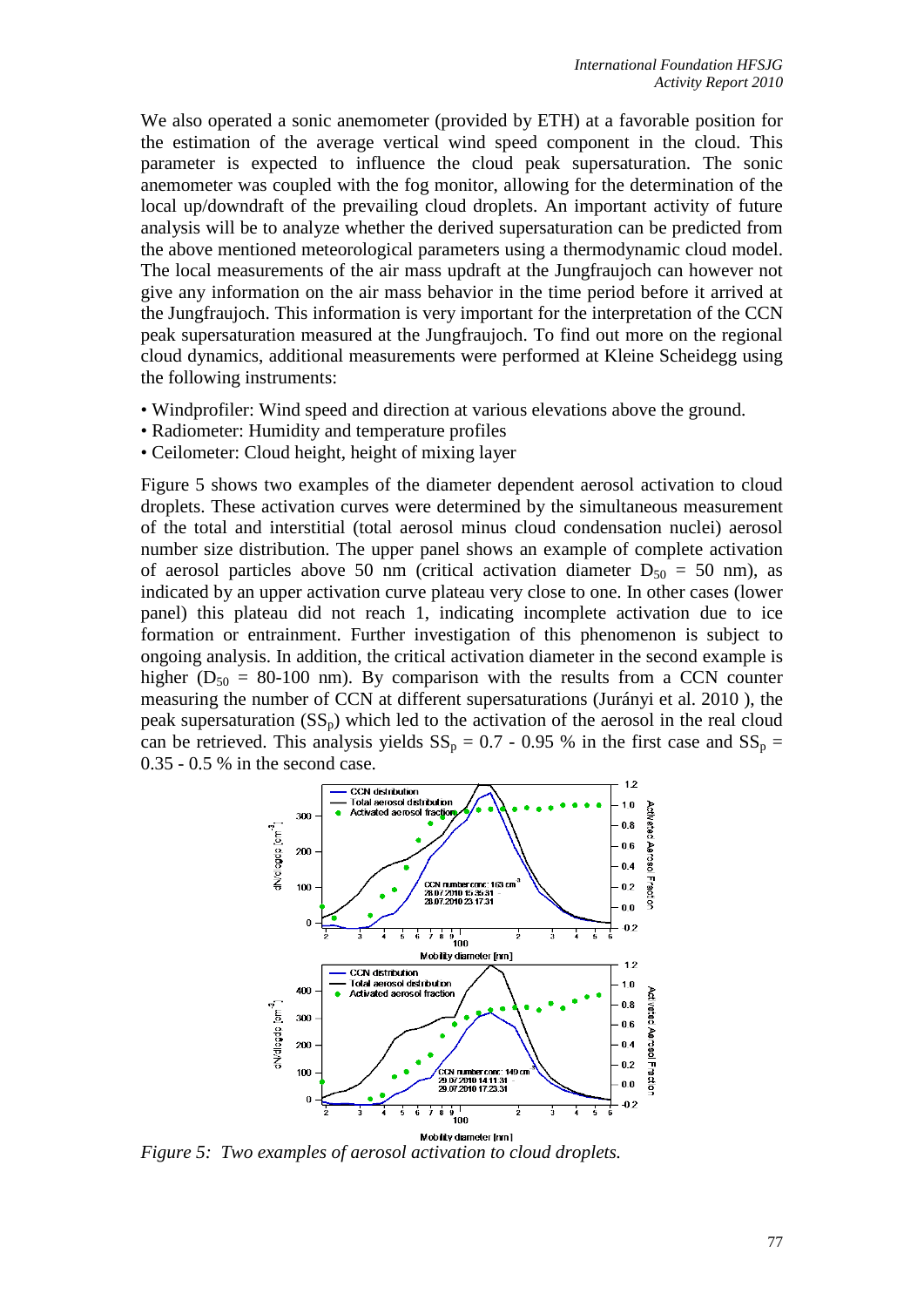Figure 6 gives a summarized view on the estimated ambient peak supersaturations  $(SS<sub>p</sub>)$  during CLACE 2010, which were deduced from a 17-month climatology of CCN number concentrations at 10 different supersaturations measured by a  $CCNC<sup>5</sup>$  $CCNC<sup>5</sup>$  $CCNC<sup>5</sup>$ . During the campaign the peak supersaturation of the cloud droplets arriving at the Jungfraujoch showed a mean value of 0.31% and a median value of 0.23%. These values are in quite good agreement with results from earlier studies<sup>[6](#page-7-0)</sup>. Ongoing data analysis attempts to establish a link between the retrieved peak supersaturations and other parameters like temperature, updraft velocity and weather situation (i.e., cloud type).



*Figure 6: Box plot of the ambient peak supersaturations for stable clouds periods during CLACE 2010, assuming an intermediate aerosol hygroscopicity as determined in* a long-term climatology at the Jungfraujoch<sup>[7](#page-7-1)</sup>. To establish this link, the D<sub>50</sub> values *determined from SMPS measurements during CLACE 2010 were related to D50 values for the long-term climatology. Box: First, second and third quartile; cross: Average; whiskers: 5/95% percentile.*

During the CLACE 2010 campaign a single particle soot photometer (SP2) was used to investigate the activation behavior of BC containing particles in liquid clouds. The

 <sup>5</sup> Jurányi, Z., Gysel, M., Weingartner, E., Bukowiecki, N., Kammermann, L. and Baltensperger, U., 17-month climatology of the cloud condensation nuclei number concentration at the high alpine site<br>Jungfraujoch, Journal of Geophysical Research 2010, submitted.

<span id="page-7-0"></span><sup>&</sup>lt;sup>6</sup> Henning, S., Weingartner, E., Schmid, S., Wendisch, M., Gäggeler, H. W., and Baltensberger, U.: Size-dependent aerosol activation at the high-alpine site Jungfraujoch (3580masl), Tellus **2002**, 54B,

<span id="page-7-1"></span> $<sup>7</sup>$  Jurányi, Z., Gysel, M., Weingartner, E., Bukowiecki, N., Kammermann, L. and Baltensperger, U.,</sup> 17-month climatology of the cloud condensation nuclei number concentration at the high alpine site Jungfraujoch, Journal of Geophysical Research **2010**, submitted.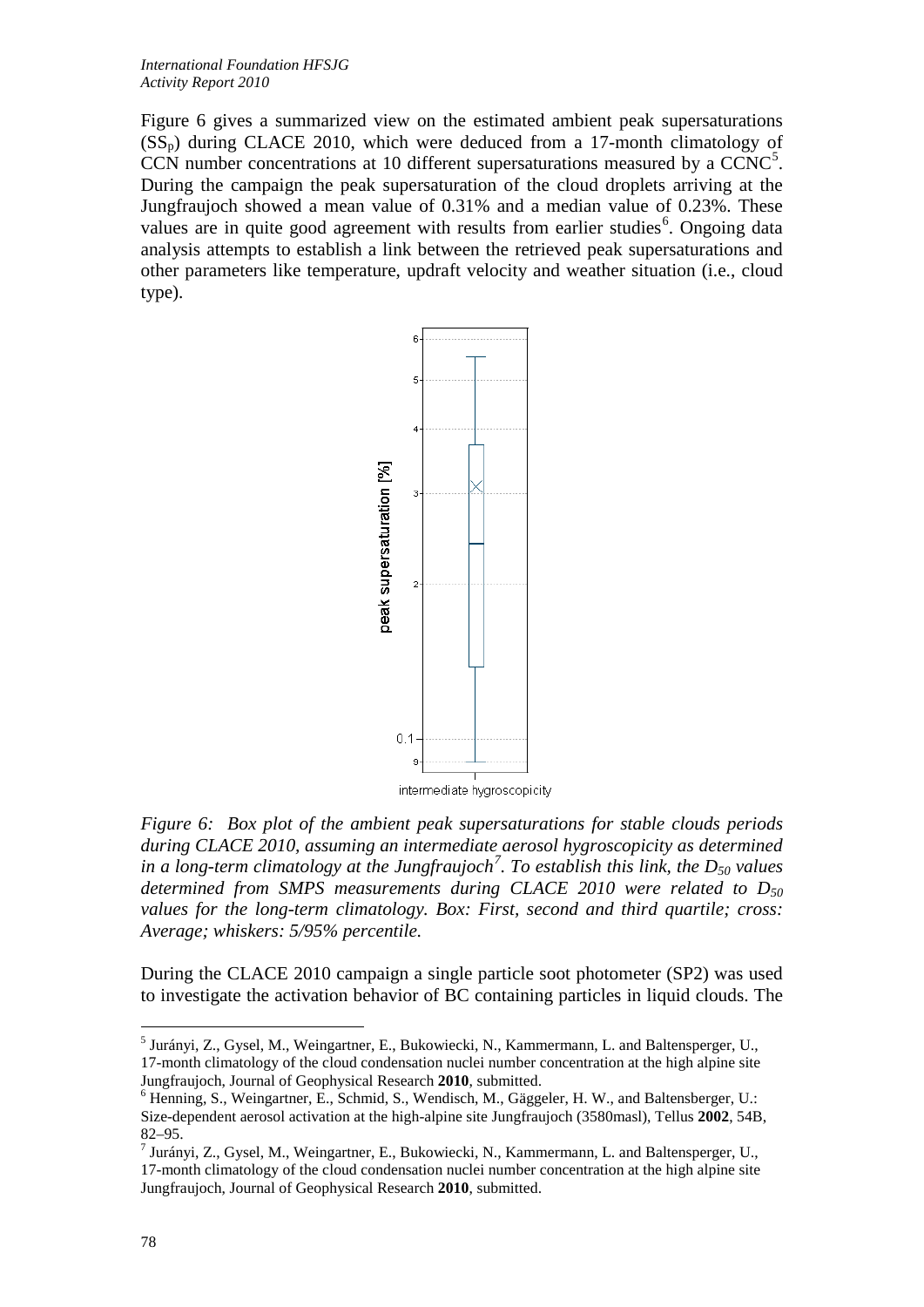SP2 measurements were alternately taken behind the total and the interstitial aerosol inlets. In the total aerosol the number fraction of BC containing particles was found to be ~20% and independent of optical particle diameter (Figure 7, left panel). The same number fraction of BC particles was found in the interstitial aerosol at optical particle diameters larger than ~350 nm, while it was significantly increased at diameters below 350 nm (Figure 7, right panel). This increased number fraction of BC particles shows that the minimum particle diameter required for cloud droplet activation is larger for BC particles than for purely scattering particles. Further analysis showed that the cloud droplet activation of BC particles increased with increasing coating thickness of other aerosol components. This clearly indicates that atmospheric aging processes, which typically increase the amount of material accumulated by BC particles, play an important role for the cloud droplet activation of BC particles and thus for their life cycle.



*Figure 7: Size dependence of the number fraction of purely scattering and BC containing particles measured by the SP2 behind the total (left panel) and interstitial (right panel) aerosol inlet during the cloud event on 16/06/2010.*

#### **B) Aerosol optical properties:**

The main goal of this activity was to get the closure between in-situ measurements of aerosol optical properties with different kinds of remote sensing data. The aerosol light scattering coefficient was measured in-situ in dependence of relative humidity (RH) with a humidified nephelometer (WetNeph). In combination with Aethalometer and MAAP measurements, the extinction coefficient at ambient RH could be determined at the height of the Sphinx station. This data will be compared to MAX-DOAS (Multi Axis Differential Optical Absorption Spectroscopy, operated by the Belgian Institute for Space Aeronomy) and Lidar (ETHZ) measurements. Since the MAX-DOAS can determine profiles of the aerosol optical properties and profiles of various atmospheric gases with higher sensitivity for the lower height levels it was installed directly at the Jungfraujoch station. It can give an estimate of the height of the injection layer, which is the height of the air mass above the Jungfraujoch that is influenced by injections from the PBL.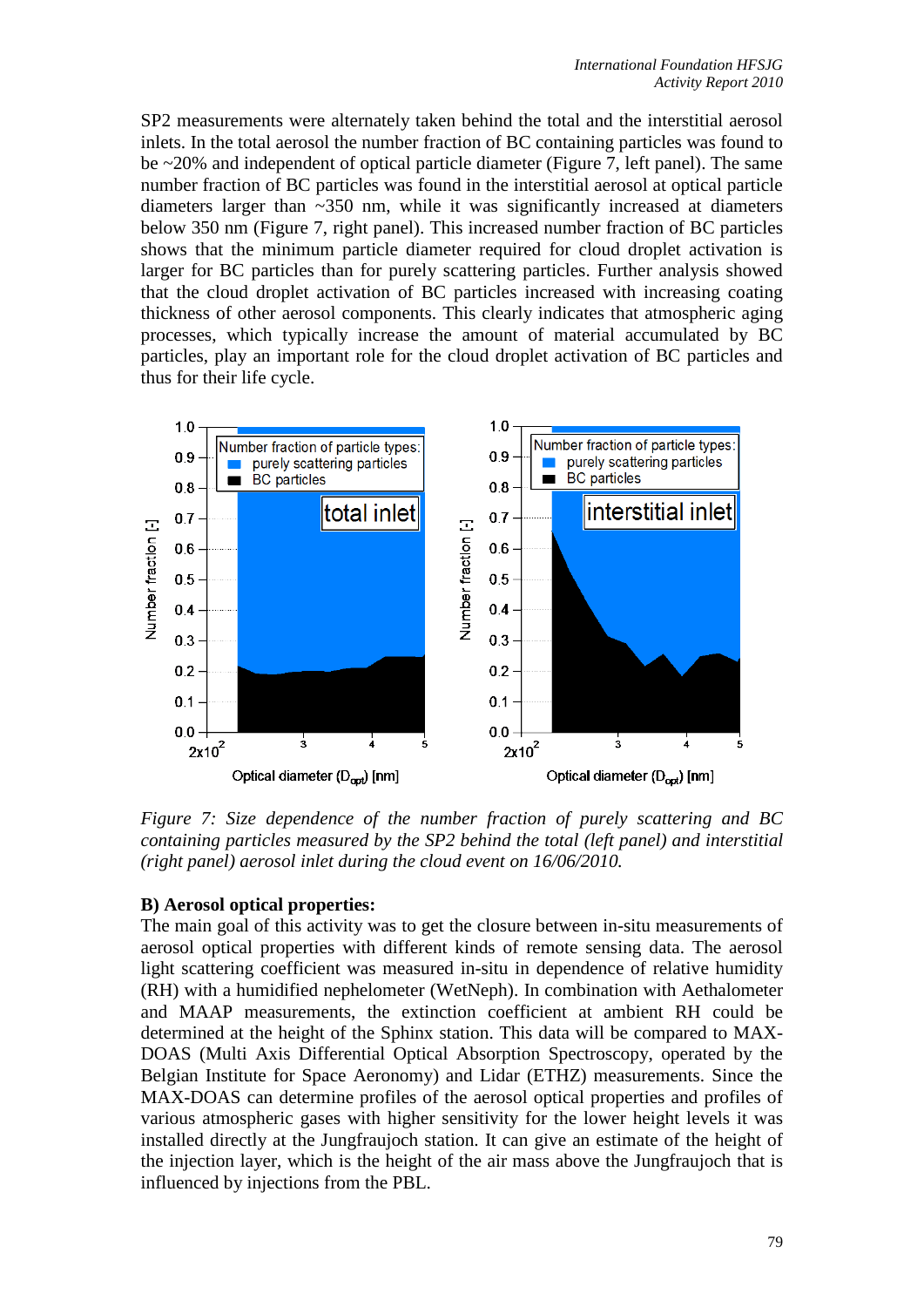The Lidar instruments (a scanning backscatter Lidar provided by ETHZ and a ceilometer provided by Jenoptic) were installed at the Kleine Scheidegg (~2060m), which ensures to overcome the general overlap problem of the Lidar measurement. This setup enabled us to directly measure aerosol optical properties at the height of the JFJ. Additionally, the sun- and aureole spectrometer system (provided by FU Berlin) measured multi-spectral columnar values of aerosol optical properties like AOD or Angstrom exponent. The AOD measurements are also needed in combination with Lidar measurements to retrieve a simple estimate of the aerosol extinction coefficient during day time. The spectrometer systems were calibrated directly at the Sphinx station before and after the intensive operation period.

Key words:

Atmospheric aerosol particles, aerosol climatic effects, radiative forcing, light scattering, cloud condensation nuclei, hygroscopic growth, CCN concentration, aerosol size distribution, remote sensing of aerosol optical properties

Internet data bases:

<http://www.psi.ch/gaw> <http://www.psi.ch/lac> [http://aerosolforschung.web.psi.ch](http://aerosolforschung.web.psi.ch/) 

[http://www.meteoschweiz.admin.ch/web/en/climate/climate\\_international/gaw](http://www.meteoschweiz.admin.ch/web/en/climate/climate_international/gaw-ch.html)[ch.html](http://www.meteoschweiz.admin.ch/web/en/climate/climate_international/gaw-ch.html)

Collaborating partners/networks:

Dr. D. Ruffieux, MeteoSwiss, Payerne

Prof. U. Lohmann, Prof. J. Stähelin and Prof. T. Peter, Institute for Atmospheric and Climate Science, ETH Zürich

Dr. W. Eugster, Institute of Plant, Animal and Agroecosystem Sciences, ETH Zürich Dr. C. Hüglin and Dr. S. Reimann, EMPA, Dübendorf

Prof. Dr. B. Grobéty, Universität Fribourg

Prof. Dr. J. Fischer and Dr. T. Ruhtz, Freie Universität Berlin

Dr. Katrijn Clemer, Dr. Michel Van Roozendael, Belgian Institute for Space Aeronomy

Dr. Julian Gröbner, Physikalisch-Meteorologisches Observatorium Davos, World Radiation Center (PMOD/WRC), Davos Switzerland

Dr. Martin Schnaiter, Institute of Meteorology and Climate Research, Karlsruhe Institute of Technology (KIT) Germany

Prof. H. Burtscher and Dr. M. Fierz, Institut für Aerosol- und Sensortechnik, Fachhochschule Nordwestschweiz, Windisch

Prof. A. Wiedensohler, Institut für Troposphärenforschung, Leipzig, Germany Dr. P. Laj, Laboratoire de Glaciologie et Géophysique de l'Environnement CNRS -

Université J. Fourier, Grenoble, St Martin d'Hères Cedex, France

Dr. K. Sellegri, Laboratoire de météorologie physique, Université Blaise Pascal, 63170 Aubiere, France

Dr. A. Petzold, Institute of Atmospheric Physics, DLR Oberpfaffenhofen, Germany Prof. J. Curtius, Institut für Atmosphäre und Umwelt, Johann Wolfgang Goethe Universität Frankfurt am Main, Frankfurt, Germany

Prof. H. Coe and Prof. T. Choularton, School of Earth, Atmospheric and Environmental Sciences (SEAES), University of Manchester, Manchester, England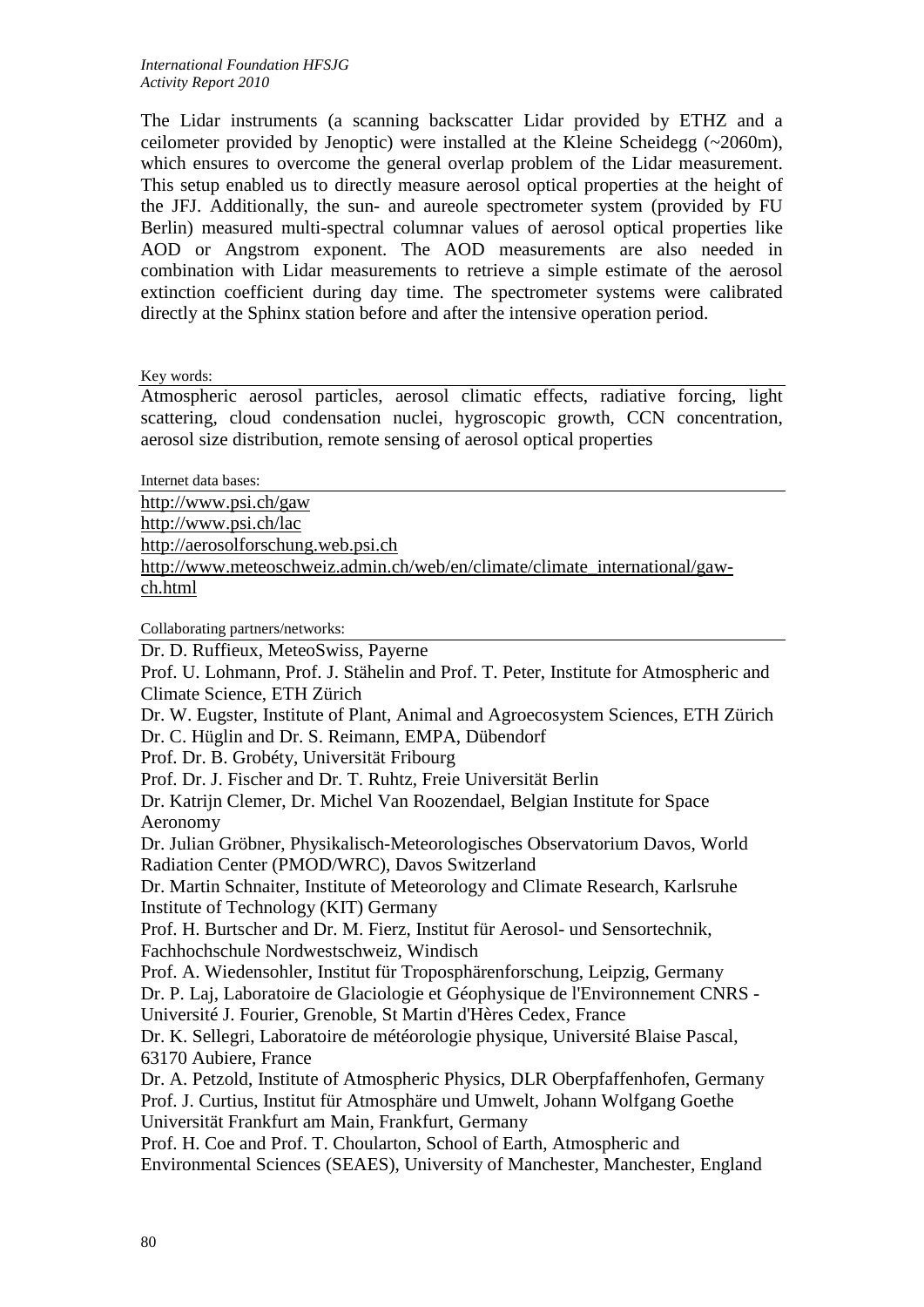Dr. J. Schneider and Prof. S. Borrmann, University of Mainz, Particle Chemistry Department, Mainz, Germany

Dr. U. Pöschl, Biogeochemistry Department, Max-Planck-Institut für Chemie, Mainz, Germany

Prof. S. Weinbruch, Universität Darmstadt, Institut für Mineralogie, Darmstadt, Germany

Prof. M. Kulmala, Department of Physics, University of Helsinki, Helsinki, Finland

Scientific publications and public outreach 2010:

#### **Refereed journal articles and their internet access** Baltensperger, U., Aerosols in clearer focus, Science **329**, 1474-1475, 2010. <http://dx.doi.org/10.1126/science.1192930>

Boulon, J., Sellegri, K., Venzac, H., Picard, D., Weingartner, E., Wehrle, G., Collaud Coen, M., Bütikofer, R., Flückiger, E., Baltensperger, U., and Laj, P.: New particle formation and ultrafine charged aerosol climatology at a high altitude site in the Alps (Jungfraujoch, 3580 m a.s.l., Switzerland), Atmos. Chem. Phys. **10**, 9333-9349, 2010. <http://dx.doi.org/10.5194/acp-10-9333-2010>

Chou, C., Stetzer, O., Weingartner, E., Juranyi, Z., Kanji, Z., and Lohmann, U.: Ice nuclei properties within a Saharan dust event at the Jungfraujoch, Atmos. Chem. Phys. Discuss. **10**, 23705-23738, 2010. <http://dx.doi.org/10.5194/acpd-10-23705-2010>

Collaud Coen, M. C., Weingartner, E., Apituley, A., Ceburnis, D., Fierz-Schmidhauser, R., Flentje, H., Henzing, J. S., Jennings, S. G., Moerman, M., Petzold, A., Schmid, O., and Baltensperger, U.: Minimizing light absorption measurement artifacts of the Aethalometer: evaluation of five correction algorithms, Atmos. Meas. Tech. **3**, 457-474, 2010.

<http://dx.doi.org/10.5194/amt-3-457-2010>

Duplissy, J., P. F. DeCarlo, J. Dommen, M. R. Alfarra, A. Metzger, I. Barmpadimos, A. S. H. Prevot, E. Weingartner, T. Tritscher, M. Gysel, A. C. Aiken, J. L. Jimenez, M. R. Canagaratna, D. R. Worsnop, D. R. Collins, J. Tomlinson, and U. Baltensperger (2010), Relating hygroscopicity and composition of organic aerosol particulate matter, Atmos. Chem. Phys. Discuss. **10**, 19309-19341, 2010. <http://dx.doi.org/10.5194/acpd-10-19309-2010>

Ebert, M., A. Worringen, N. Benker, S. Mertes, E. Weingartner, and S. Weinbruch, Chemical composition and mixing-state of ice residuals sampled within mixed phase clouds, Atmos. Chem. Phys. Discuss. **10**, 23865-23894, 2010. <http://dx.doi.org/10.5194/acpd-10-23865-2010>

Fierz-Schmidhauser, R., Zieger, P., Gysel, M., Kammermann, L., DeCarlo, P. F., Baltensperger, U., and Weingartner, E.: Measured and predicted aerosol light scattering enhancement factors at the high alpine site Jungfraujoch, Atmos. Chem. Phys. **10**, 2319-2333, 2010.

<http://dx.doi.org/10.5194/acp-10-2319-2010>

Fierz-Schmidhauser, R., Zieger, P., Wehre, G., Jefferson1, A., Ogren2, J. A., Baltensperger, U., and Weingartner, E.: Measurement of relative humidity dependent light scattering of aerosols, Atmos. Meas. Tech. **3**, 39-50, 2010. <http://dx.doi.org/10.5194/amt-3-39-2010>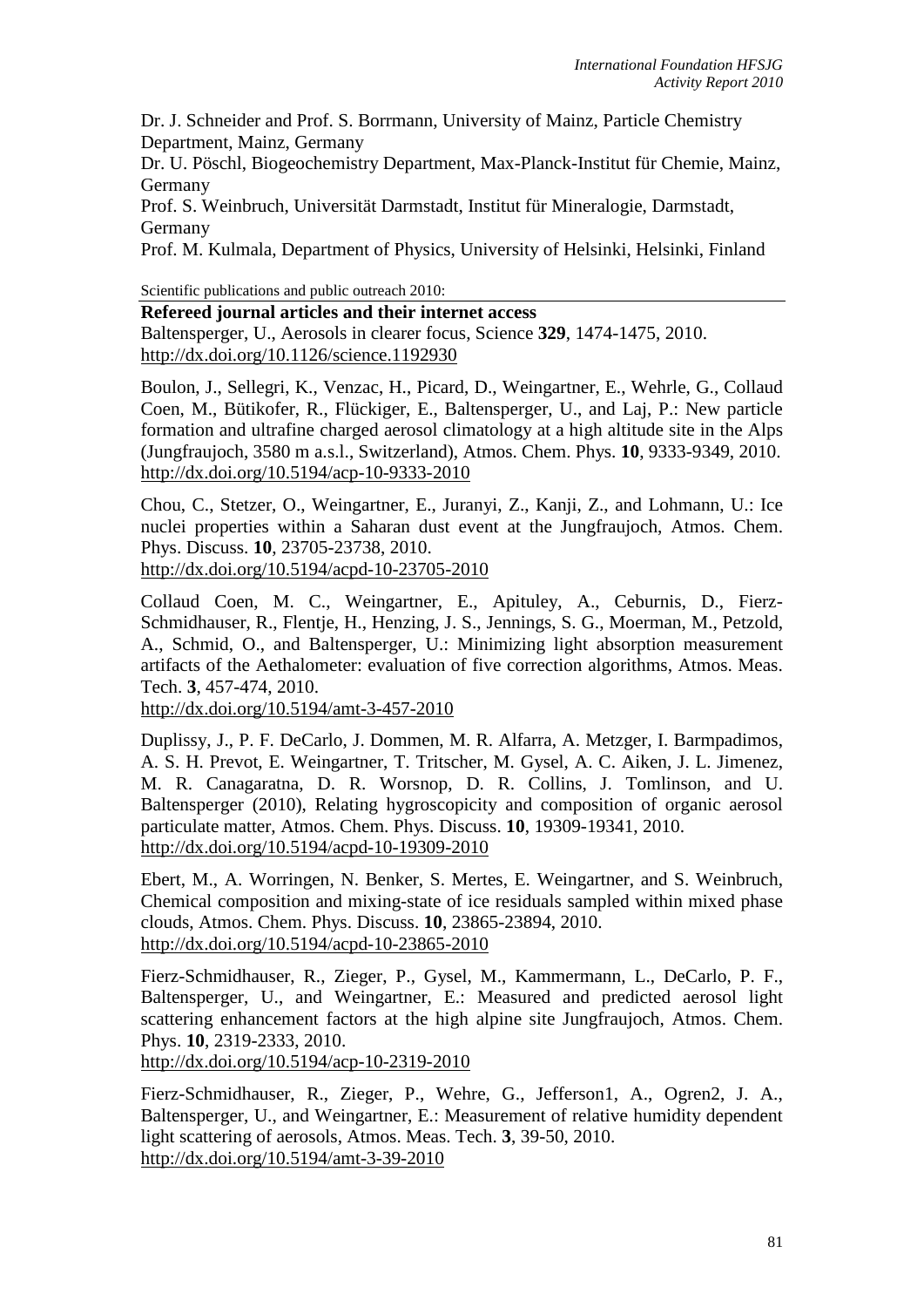Jurányi, Z., Gysel, M., Weingartner, E., DeCarlo, P. F., Kammermann, L., and Baltensperger, U.: Measured and modelled cloud condensation nuclei concentration at the high alpine site Jungfraujoch, Atmos. Chem. Phys. **10**, 7891-7906, 2010. <http://dx.doi.org/10.5194/acp-10-7891-2010>

Kammermann, L., Gysel, M., Weingartner, E., and Baltensperger, U.: 13-month climatology of the aerosol hygroscopicity at the free tropospheric site Jungfraujoch (3580 m a.s.l.), Atmos. Chem. Phys. **10**, 10717-10732, 2010. <http://dx.doi.org/10.5194/acp-10-10717-2010>

Liu, D., Flynn, M., Gysel, M., Targino, A., Crawford, I., Bower, K., Choularton, T., Jurányi, Z., Steinbacher, M., Hüglin, C., Curtius, J., Kampus, M., Petzold, A., Weingartner, E., Baltensperger, U., and Coe, H.: Single particle characterization of black carbon aerosols at a tropospheric alpine site in Switzerland. Atmos. Chem. Phys. **10**, 7389-7407, 2010

<http://dx.doi.org/10.5194/acp-10-7389-2010>

Manninen, H. E., Nieminen, T., Asmi, E., Gagné, S., Häkkinen, S., Lehtipalo, K., Aalto, P., Vana, M., Mirme, A., Mirme, S., Hõrrak, U., Plass-Dülmer, C., Stange, G., Kiss, G., Hoffer, A., Töro, N., Moerman, M., Henzing, B., de Leeuw, G., Brinkenberg, M., Kouvarakis, G. N., Bougiatioti, A., Mihalopoulos, N., O'Dowd, C., Ceburnis, D., Arneth, A., Svenningsson, B., Swietlicki, E., Tarozzi, L., Decesari, S., Facchini, M. C., Birmili, W., Sonntag, A., Wiedensohler, A., Boulon, J., Sellegri, K., Laj, P., Gysel, M., Bukowiecki, N., Weingartner, E., Wehrle, G., Laaksonen, A., Hamed, A., Joutsensaari, J., Petäjä, T., Kerminen, V.-M., and Kulmala, M.: EUCAARI ion spectrometer measurements at 12 European sites – analysis of new particle formation events, Atmos. Chem. Phys. **10**, 7907-7927, 2010. <http://dx.doi.org/10.5194/acp-10-7907-2010>

Spracklen, D. V., K. S. Carslaw, J. Merikanto, G. W. Mann, C. L. Reddington, S. Pickering, J. A. Ogren, E. Andrews, U. Baltensperger, E. Weingartner, M. Boy, M. Kulmala, L. Laakso, H. Lihavainen, N. Kivekas, M. Komppula, N. Mihalopoulos, G. Kouvarakis, S. G. Jennings, C. O'Dowd, W. Birmili, A. Wiedensohler, R. Weller, J. Gras, P. Laj, K. Sellegri, B. Bonn, R. Krejci, A. Laaksonen, A. Hamed, A. Minikin, R. M. Harrison, R. Talbot, and J. Sun (2010), Explaining global surface aerosol number concentrations in terms of primary emissions and particle formation, Atmos. Chem. Phys. **10,** 4775-4793, 2010.

<http://dx.doi.org/10.5194/acp-10-4775-2010>

#### **Conference papers**

Baltensperger, U.: Mountain sites as an important infrastructure for the impact assessment of volcanic ash, Symposium on Atmospheric Chemistry and Physics at Mountain Sites, Interlaken, June 8-10 2010.

<http://acp.scnat.ch/e/news/events/2010/>

Baltensperger, U.: Influence of physico-chemical properties on aerosol-cloud interaction: results from the high elevation site Jungfraujoch and the PSI smog chamber, Telluride Workshop, Telluride, USA, August 2-6, 2010. <http://www.telluridescience.org/>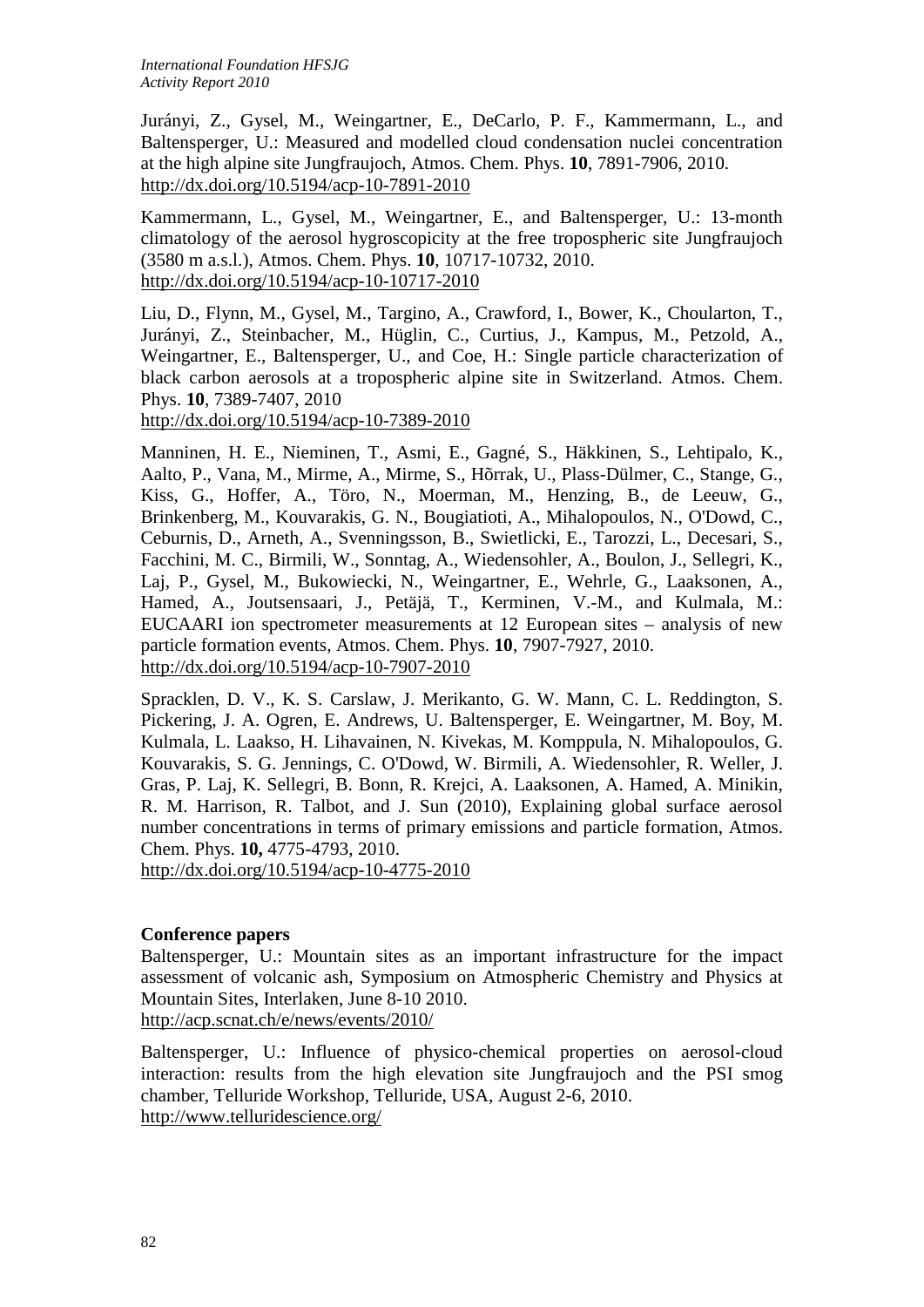Baltensperger, U.: Physical and chemical properties of the volcanic ash aerosol from the Eyjafjoll volcano eruption. International Aerosol Conference, Helsinki, Finland, August 29 – September 3, 2010. <http://www.iac2010.fi/>

Baltensperger, U.: In-situ measurements of physical and chemical properties of the volcanic ash aerosol from the Eyjafjoll volcano eruption, European Geosciences Union, General Assembly 2010, Vienna, Austria, May 2-7, 2010. <http://meetings.copernicus.org/egu2010/>

Baltensperger, U.: Physical and chemical properties of the volcanic ash aerosol from the Eyjafjoll volcano eruption. American Geophysical Union, San Francisco, CA, USA, December 13-17, 2010.

<http://www.agu.org/meetings/fm10/>

Baltensperger, U.: Determination of physical and chemical properties of volcanic ash aerosol in the context of the FP6 projects EUSAAR, EARLINET and EUCAARI, AERONET II Workshop, Brussels, Belgium, June 30 – July 1, 2010. <http://www.aero-net.info/>

Bukowiecki, N.; Gysel, M.; Collaud Coen, M.; Jurányi, Z.; Zieger, P.; Wehrle, G.; Baltensperger, U.; Weingartner, U.: Long-term particle number size distribution measurements at Jungfraujoch, International Aerosol Conference, Helsinki, Finland, August 29 – September 3, 2010, Abstract P2H2. <http://www.iac2010.fi/>

Bukowiecki, N.; Gysel, M.; Collaud Coen, M.; Jurányi, Z.; Zieger, P.; Wehrle, G.; Baltensperger, U.; Weingartner, U.**:** A comprehensive analysis of long-term particle number size distribution measurements at Jungfraujoch, Symposium on Atmospheric Chemistry and Physics at Mountain Sites, Interlaken, June 8-10 2010. <http://acp.scnat.ch/e/news/events/2010/>

Collaud Coen, M., E. Weingartner, S. Nyeki, M. Steinbacher and U. Baltensperger: Impact of synoptic weather types on the planetary boundary layer influence at the Jungfraujoch, Symposium on Atmospheric Chemistry and Physics at Mountain Sites, Interlaken, June 8-10 2010.

<http://acp.scnat.ch/e/news/events/2010/>

Collaud Coen, M., E. Weingartner, S. Nyeki and U. Baltensperger: A 14 year longterm trend analysis of aerosol parameters at the Jungfraujoch, Symposium on Atmospheric Chemistry and Physics at Mountain Sites, Interlaken, June 8-10 2010. <http://acp.scnat.ch/e/news/events/2010/>

Fierz-Schmidhauser, R., Zieger, P., Gysel, M., Weingartner, E., Baltensperger, U., Vaishya, A., O'Dowd, C. D., Jennings, S. G., Tuch, T., Wiedensohler, A., Ström, J., Henzing, B., Moerman, M., and Leeuw, G. d.: Relative humidity dependent light scattering of aerosols at various sites , International Aerosol Conference, Helsinki, Finland, August 29 – September 3, 2010, Abstract 7E3. <http://www.iac2010.fi/>

Jurányi, Z., Gysel., M., Weingartner, E., Baltensperger, U.: Long-term cloud condensation nucleus concentration measurement at Jungfraujoch, Symposium on Atmospheric Chemistry and Physics at Mountain Sites, Interlaken, June 8-10 2010. <http://acp.scnat.ch/e/news/events/2010/>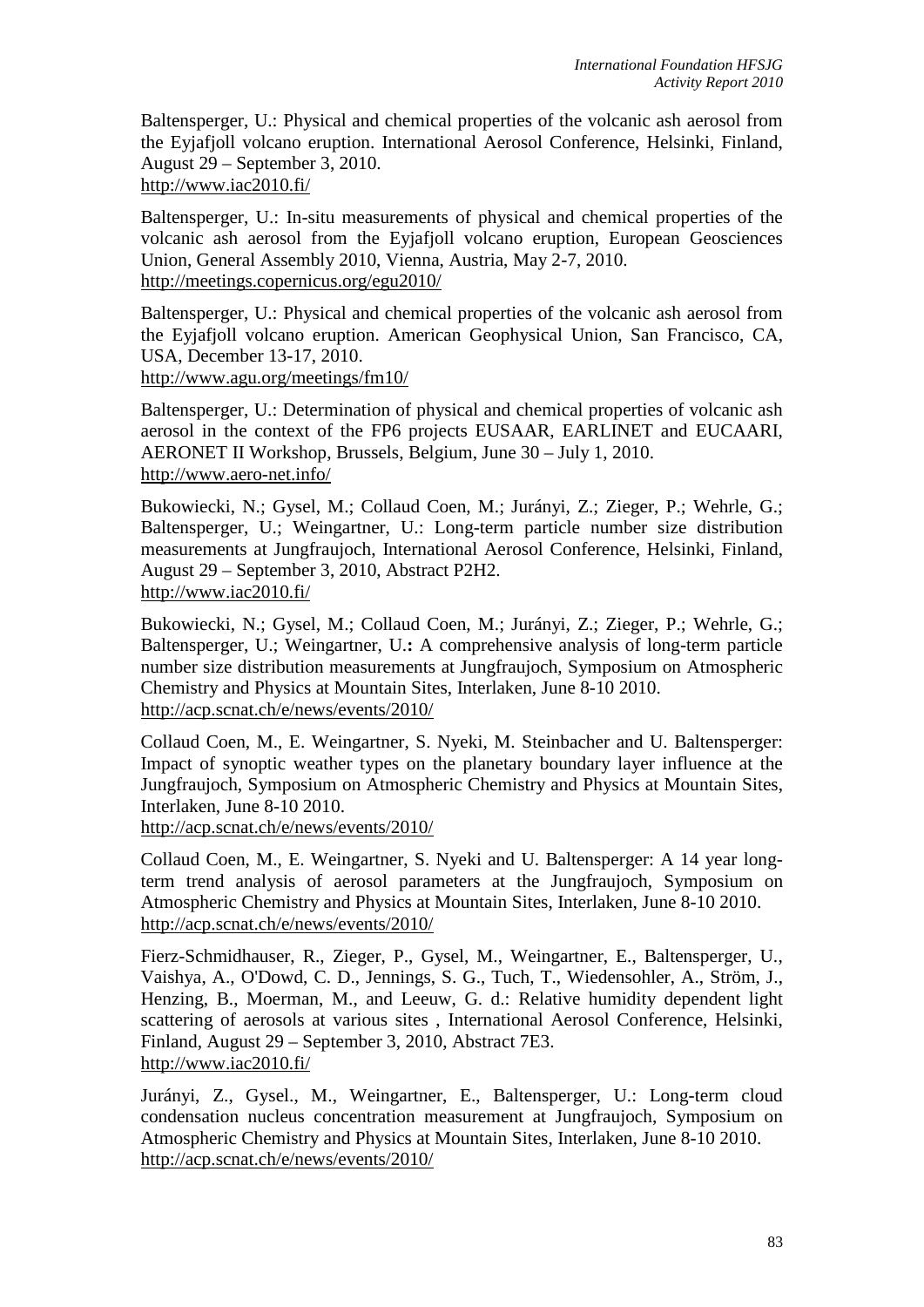Kammermann, L.; Gysel, M.; Weingartner, E.; Baltensperger, U., Hygroscopicity of the central European free tropospheric aerosol: A 13-month study at the high alpine site Jungfraujoch, International Aerosol Conference, Helsinki, Finland, August 29 – September 3, 2010, Abstract P2H3.

<http://www.iac2010.fi/>

Weingartner., E.: Influence of aerosol particles on cloud microphysical properties, Symposium on Atmospheric Chemistry and Physics at Mountain Sites, Interlaken, June 8-10 2010.

<http://acp.scnat.ch/e/news/events/2010/>

#### **Theses**

Fierz, R.: Enhancement of the light scattering coefficient of atmospheric aerosol particles by water uptake, Dissertation ETH Zürich, Diss. ETH No. 18784, 2010.

Kammermann, L., Aerosol hygroscopicity and CCN properties at remote sites, Dissertation ETH Zürich, Diss. ETH No. 18910, 2010.

Jurányi, Z.: Characterisation of the cloud condensation nuclei properties of complex aerosols: from the smogchamber to the free troposphere, Dissertation ETH Zürich, Diss. ETH No. 19238, 2010.

## **Magazine and Newspapers articles**

"Die Massenkonzentration der isländischen Vulkanasche im europäischen Luftraum", PSI-Medienmitteilung, April 19, 2010.

[http://www.psi.ch/media/die-massenkonzentration-der-islaendischen-vulkanasche-im](http://www.psi.ch/media/die-massenkonzentration-der-islaendischen-vulkanasche-im-europaeschen-luftraum)[europaeschen-luftraum](http://www.psi.ch/media/die-massenkonzentration-der-islaendischen-vulkanasche-im-europaeschen-luftraum)

"Volcanic Ash Data Sought", Chemical & Engineering News, April 19, 2010. <http://pubs.acs.org/cen/news/88/i17/8817news1.html>

"Wieder Starts und Landungen in der Schweiz", swissinfo.ch, April, 20, 2010. [http://www.swissinfo.ch/ger/gesellschaft/Wieder\\_Starts\\_und\\_Landungen\\_in\\_der\\_Sch](http://www.swissinfo.ch/ger/gesellschaft/Wieder_Starts_und_Landungen_in_der_Schweiz.html?cid=8709488) [weiz.html?cid=8709488](http://www.swissinfo.ch/ger/gesellschaft/Wieder_Starts_und_Landungen_in_der_Schweiz.html?cid=8709488)

"Von der «Störfallberechnung» zur Prognose", myscience.ch, April 21, 2010. [http://www.myscience.ch/wire/von\\_der\\_laquo\\_stoerfallberechnung\\_raquo\\_zur\\_progn](http://www.myscience.ch/wire/von_der_laquo_stoerfallberechnung_raquo_zur_prognose-2010-empa) [ose-2010-empa](http://www.myscience.ch/wire/von_der_laquo_stoerfallberechnung_raquo_zur_prognose-2010-empa)

"Vulkan befleckt die Jungfrau", Thuner Tagblatt, April 22, 2010. <http://tt.bernerzeitung.ch/region/thun/Vulkan-befleckt-die-Jungfrau/story/30928133>

"EGU: Safety concerns raised over ash threshold for plane flights"; Environmental Research Web, May 5, 2010.

<http://environmentalresearchweb.org/cws/article/news/42542>

"Volcanology: Out of the ashes", Nature 465, 544-545, 2010. <http://dx.doi.org/10.1038/465544a>

"Lähmendes Halbwissen", Nachrichten aus der Chemie 58 Juli/August 2010 <http://dx.doi.org/10.1002/nadc.201074943>